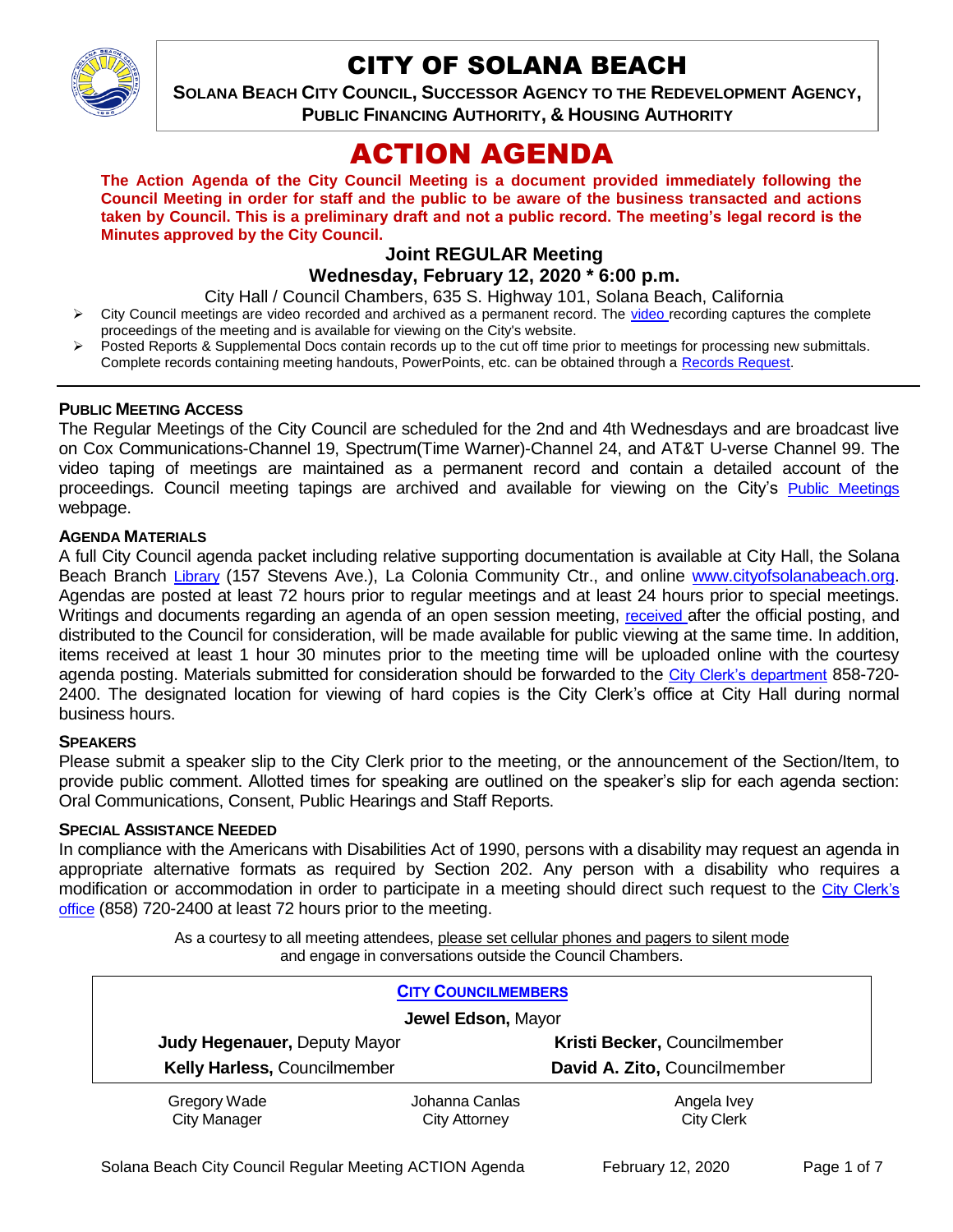## SPEAKERS:

Please submit your speaker slip to the City Clerk prior to the meeting or the announcement of the Item. Allotted times for speaking are outlined on the speaker's slip for Oral Communications, Consent, Public Hearings and Staff Reports.

#### READING OF ORDINANCES AND RESOLUTIONS:

Pursuant to [Solana Beach Municipal Code](mailto:https://www.codepublishing.com/CA/SolanaBeach/) Section 2.04.460, at the time of introduction or adoption of an ordinance or adoption of a resolution, the same shall not be read in full unless after the reading of the title, further reading is requested by a member of the Council. If any Councilmember so requests, the ordinance or resolution shall be read in full. In the absence of such a request, this section shall constitute a waiver by the council of such reading.

# **CALL TO ORDER AND ROLL CALL:**

## **CLOSED SESSION REPORT:**

# **FLAG SALUTE:**

# **APPROVAL OF AGENDA: COUNCIL ACTION: Approved 5/0**

## **ORAL COMMUNICATIONS:**

This portion of the agenda provides an opportunity for members of the public to address the City Council on items relating to City business and not appearing on today's agenda by submitting a speaker slip (located on the back table) to the City Clerk. Comments relating to items on this evening's agenda are taken at the time the items are heard. Pursuant to the Brown Act, no action shall be taken by the City Council on public comment items. Council may refer items to the City Manager for placement on a future agenda. The maximum time allotted for each presentation is THREE MINUTES (SBMC 2.04.190). Please be aware of the timer light on the Council Dais.

## **COUNCIL COMMUNITY ANNOUNCEMENTS / COMMENTARY:**

*An opportunity for City Council to make brief announcements or report on their activities. These items are not agendized for official City business with no action or substantive discussion.* 

## **A. CONSENT CALENDAR:** (Action Items) (A.1. - A.6.)

Items listed on the Consent Calendar are to be acted in a single action of the City Council unless pulled for discussion. Any member of the public may address the City Council on an item of concern by submitting to the City Clerk a speaker slip (located on the back table) before the Consent Calendar is addressed. Those items removed from the Consent Calendar by a member of the Council will be trailed to the end of the agenda, while Consent Calendar items removed by the public will be discussed immediately after approval of the Consent Calendar.

## **A.1. Register Of Demands.** (File 0300-30)

Recommendation: That the City Council

1. Ratify the list of demands for January 4, 2020 – January 24, 2020.

[Item A.1. Report \(click here\)](https://solanabeach.govoffice3.com/vertical/Sites/%7B840804C2-F869-4904-9AE3-720581350CE7%7D/uploads/Item_A.1._Report_(click_here)_02-12-20_-_O.pdf)

*Posted Reports & Supplemental Docs contain records up to the cut off time, prior to the start of the meeting, for processing new submittals. The final official record containing handouts, PowerPoints, etc. can be obtained through a Records Request to the City Clerk's Office.* **COUNCIL ACTION: Approved 5/0**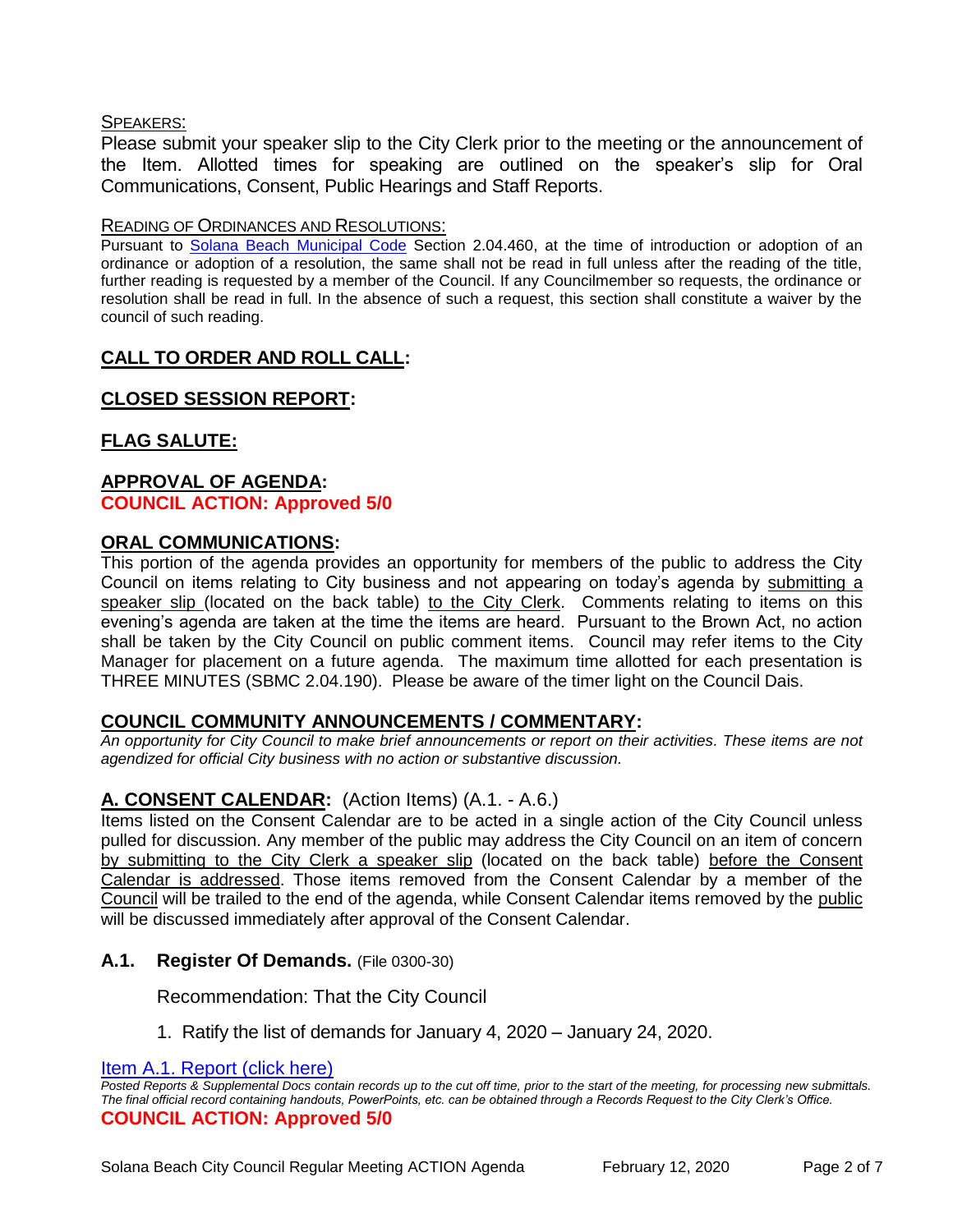# **A.2. General Fund Adopted Budget for Fiscal Year 2019-2020 Changes.** (File 0330-30)

Recommendation: That the City Council

1. Receive the report listing changes made to the Fiscal Year 2019-2020 General Fund Adopted Budget.

[Item A.2. Report \(click here\)](https://solanabeach.govoffice3.com/vertical/Sites/%7B840804C2-F869-4904-9AE3-720581350CE7%7D/uploads/Item_A.2._Report_(click_here)_02-12-20_-_O.pdf)

*Posted Reports & Supplemental Docs contain records up to the cut off time, prior to the start of the meeting, for processing new submittals. The final official record containing handouts, PowerPoints, etc. can be obtained through a Records Request to the City Clerk's Office.* **COUNCIL ACTION: Approved 5/0**

#### **A.3. Emergency Corrugated Metal Pipes (CMP) Storm Drain Repairs.** (File 0850-40)

Recommendation: That the City Council

1. Receive Update No. 2 and provide further direction, if necessary.

[Item A.3. Report \(click here\)](https://solanabeach.govoffice3.com/vertical/Sites/%7B840804C2-F869-4904-9AE3-720581350CE7%7D/uploads/Item_A.3._Report_(click_here)_02-12-20_-_O.pdf)

*Posted Reports & Supplemental Docs contain records up to the cut off time, prior to the start of the meeting, for processing new submittals. The final official record containing handouts, PowerPoints, etc. can be obtained through a Records Request to the City Clerk's Office.* **COUNCIL ACTION: Approved 5/0**

#### **A.4. Tide Beach Park Slope Paving Removal Project**. (File 0730-20)

Recommendation: That the City Council

#### 1. Adopt **Resolution 2020-015**:

- a. Accepting as complete the Tide Beach Park Slope Paving Removal Project, Bid 2019-06, constructed by Wright Construction Engineering Corp.
- b. Authorizing the City Clerk to file a Notice of Completion.

#### Item [A.4. Report \(click here\)](https://solanabeach.govoffice3.com/vertical/Sites/%7B840804C2-F869-4904-9AE3-720581350CE7%7D/uploads/Item_A.4._Report_(click_here)_02-12-20_-_O.pdf)

*Posted Reports & Supplemental Docs contain records up to the cut off time, prior to the start of the meeting, for processing new submittals. The final official record containing handouts, PowerPoints, etc. can be obtained through a Records Request to the City Clerk's Office.* **COUNCIL ACTION: Approved 5/0**

#### **A.5. Coastal Rail Trail (CRT) and Streetlight Assessment Districts Administration.** (File 0495-20)

Recommendation: That the City Council

- 1. Adopt **Resolution 2020-017** authorizing the City Manager to execute a professional services agreement, in an amount not to exceed \$6,125 for the first year, with Koppel & Gruber Public Finance for annual administration of the Coastal Rail Trail and Streetlight Assessment Districts.
- 2. Authorizing the City Manager to extend the agreement for up to four additional years, at the City's option.

#### [Item A.5. Report \(click here\)](https://solanabeach.govoffice3.com/vertical/Sites/%7B840804C2-F869-4904-9AE3-720581350CE7%7D/uploads/Item_A.5._Report_(click_here)_02-12-20_-_O.pdf)

*Posted Reports & Supplemental Docs contain records up to the cut off time, prior to the start of the meeting, for processing new submittals. The final official record containing handouts, PowerPoints, etc. can be obtained through a Records Request to the City Clerk's Office.* **COUNCIL ACTION: Approved 5/0**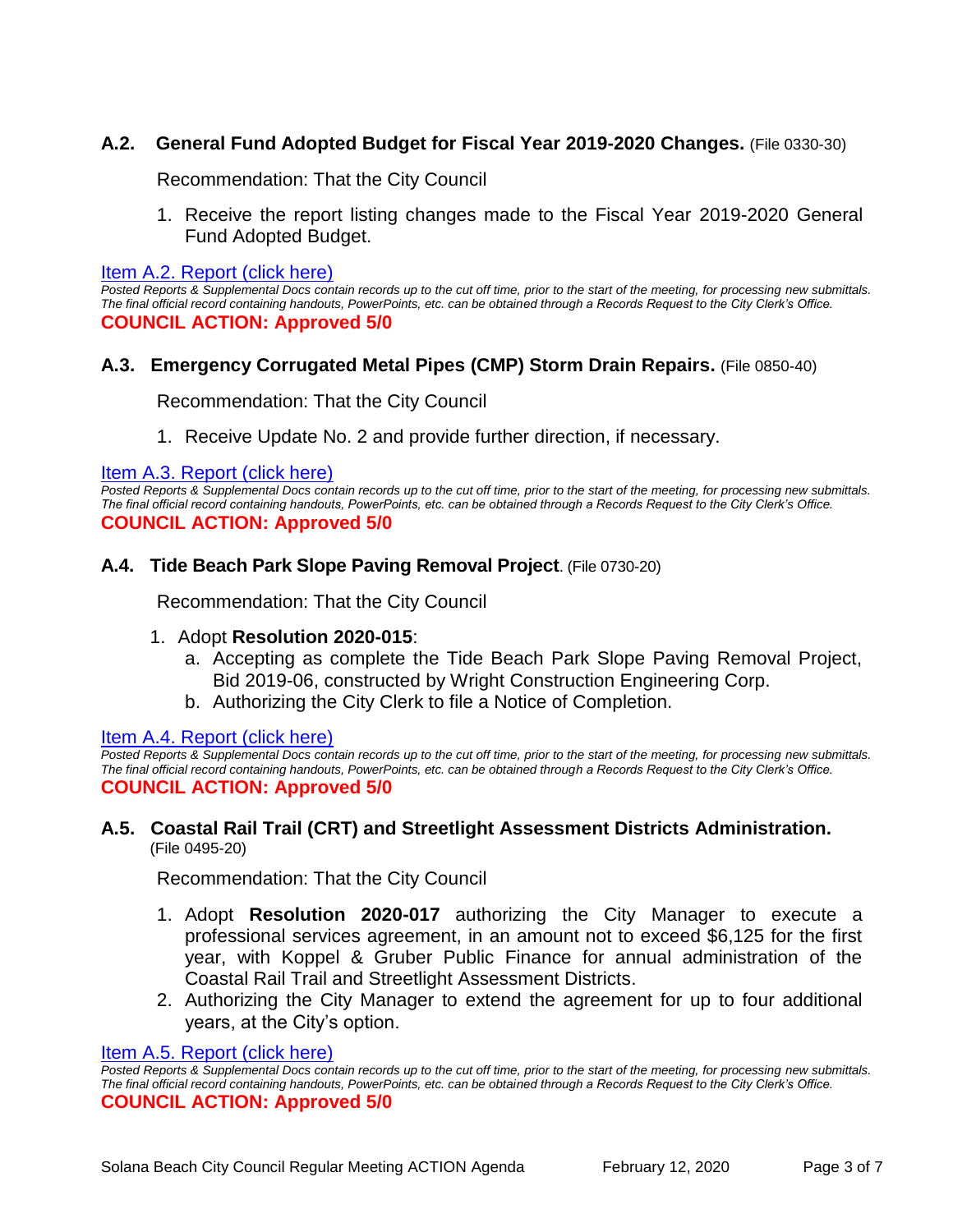# **A.6. Minutes of the City Council.**

Recommendation: That the City Council

1. Approve the Minutes of the City Council Meetings held December 11, 2019 and January 8, 2020.

# **COUNCIL ACTION: Approved 5/0**

# **C. STAFF REPORTS**: (C.1.)

#### **C.1. Fiscal Year 2018/19 Comprehensive Annual Financial Report (CAFR).** (File 0310-22)

Recommendation: That the City Council

- 1. Accept and file the City of Solana Beach Comprehensive Annual Financial Report (CAFR) for the fiscal year July 1, 2018 – June 30, 2019.
- 2. Accept and file the Communication of Internal Control Related Matters Identified in an Audit letter.
- 3. Accept and file the Independent Accountants' Report on Agreed-Upon Procedures Applied to Appropriations Limit Worksheets letter.
- 4. Accept and file The Auditor's Communication With Those Charged with Governance letter.

#### [Item C.1. Report \(click here\)](https://solanabeach.govoffice3.com/vertical/Sites/%7B840804C2-F869-4904-9AE3-720581350CE7%7D/uploads/Item_C.1._Report_(click_here)_02-12-20_-_O.pdf)

*Posted Reports & Supplemental Docs contain records up to the cut off time, prior to the start of the meeting, for processing new submittals. The final official record containing handouts, PowerPoints, etc. can be obtained through a Records Request to the City Clerk's Office.* **COUNCIL ACTION: Approved 5/0**

## **B. PUBLIC HEARINGS:** (B.1. – B.3.)

This portion of the agenda provides citizens an opportunity to express their views on a specific issue as required by law after proper noticing by submitting a speaker slip (located on the back table) to the City Clerk. After considering all of the evidence, including written materials and oral testimony, the City Council must make a decision supported by findings and the findings must be supported by substantial evidence in the record. An applicant or designee(s) for a private development/business project, for which the public hearing is being held, is allotted a total of fifteen minutes to speak, as per SBMC 2.04.210. A portion of the fifteen minutes may be saved to respond to those who speak in opposition. All other speakers have three minutes each. Please be aware of the timer light on the Council Dais.

#### **B.1. Junior Lifeguard Program and Day Camp Fees Adjustment** (File 0390-23)

- 1. Conduct the Public Hearing: Open the Public Hearing, Report Council Disclosures, Receive Public Testimony, and Close the Public Hearing.
- 2. Adopt **Resolution 2020-023** to increase the fees of the Junior Lifeguard and Summer Day Camp programs.

#### [Item B.1. Report \(click here\)](https://solanabeach.govoffice3.com/vertical/Sites/%7B840804C2-F869-4904-9AE3-720581350CE7%7D/uploads/Item_B.1._Report_(click_here)_02-12-20_-_O.pdf)

*Posted Reports & Supplemental Docs contain records up to the cut off time, prior to the start of the meeting, for processing new submittals. The final official record containing handouts, PowerPoints, etc. can be obtained through a Records Request to the City Clerk's Office.* **COUNCIL ACTION: Approved 5/0 to adopt proposed fee increase made by Marine Safety for Jr. Lifeguard programs and Staff's recommended fee increase for Recreation Day Camp fees, phasing all fee increase in equally over a four-year period, and directing Staff to return with a modified cancellation policy and related fees.**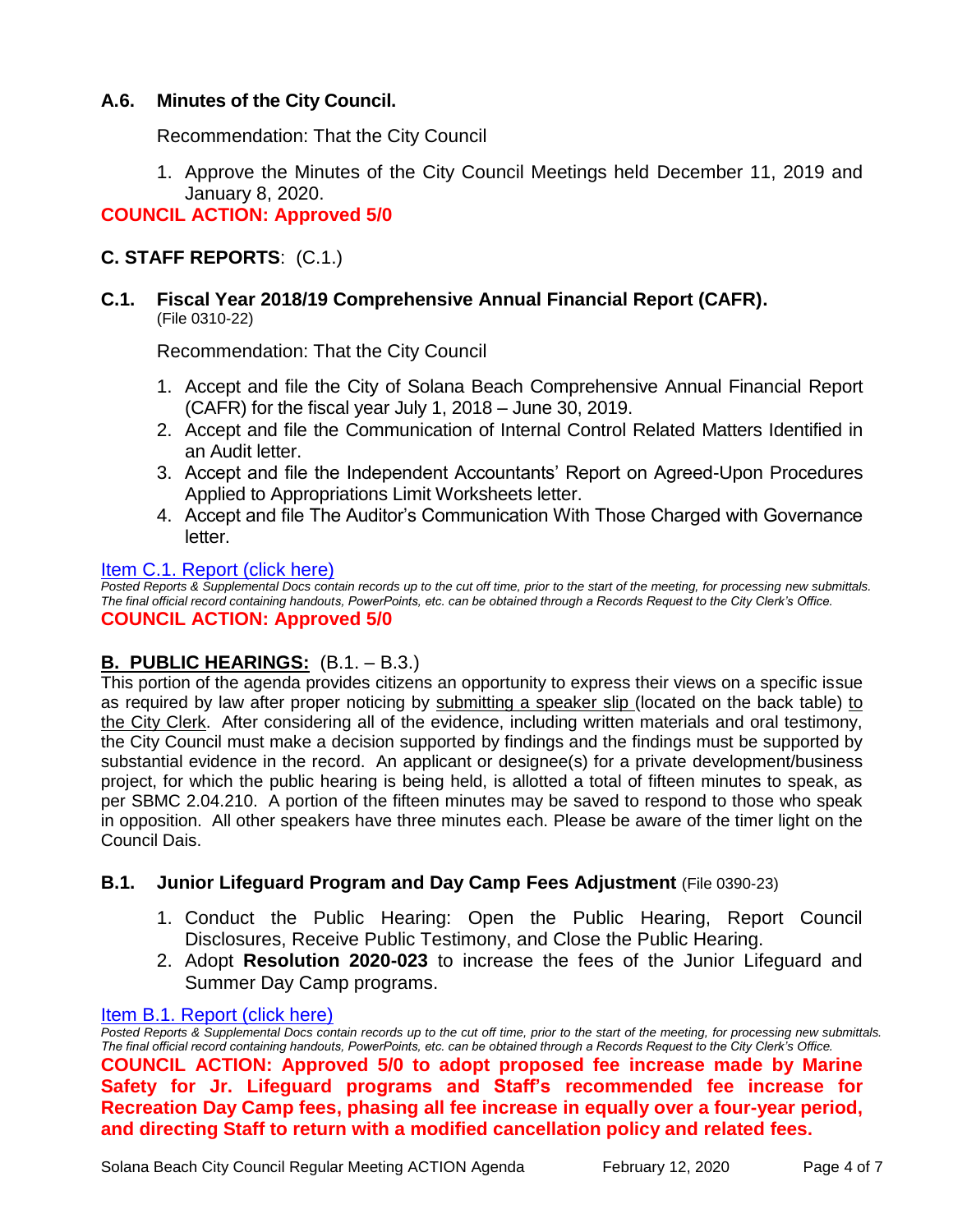## **B.2. Public Hearing: 1162 Highland Drive, Applicant: Bob and Melissa Kench, Case 17-18-32** (File 0600-40)

The proposed project meets the minimum zoning requirements under the SBMC, may be found to be consistent with the General Plan and may be found, as conditioned, to meet the discretionary findings required as discussed in this report to approve a DRP. Therefore, Staff recommends that the City Council:

- 1. Conduct the Public Hearing: Open the Public Hearing, Report Council Disclosures, Receive Public Testimony, and Close the Public Hearing.
- 2. Find the project exempt from the California Environmental Quality Act pursuant to Section 15303 of the State CEQA Guidelines; and
- 3. If the City Council makes the requisite findings and approves the project, adopt **Resolution 2020-016** conditionally approving a DRP and SDP to construct a square footage addition to an existing single-family residence at 1162 Highland Drive, Solana Beach.
- 4. Adopt **Resolution 2020-022** ordering the vacation of excess public street right-ofway at 1162 Highland Drive.

#### [Item B.2. Report \(click here\)](https://solanabeach.govoffice3.com/vertical/Sites/%7B840804C2-F869-4904-9AE3-720581350CE7%7D/uploads/Item_B.2._Report_(click_here)_02-12-20_-_O.pdf)

*Posted Reports & Supplemental Docs contain records up to the cut off time, prior to the start of the meeting, for processing new submittals. The final official record containing handouts, PowerPoints, etc. can be obtained through a Records Request to the City Clerk's Office.* **COUNCIL ACTION: Approved 5/0**

#### **B.3. Public Hearing: 632 Mar Vista Drive, Applicant: Douglas App, Case 17-19-09** (File 0600-40)

The proposed project meets the minimum zoning requirements under the SBMC, may be found to be consistent with the General Plan and may be found, as conditioned, to meet the discretionary findings required as discussed in this report to approve a DRP and SDP. Therefore, Staff recommends that the City Council:

- 1. Conduct the Public Hearing: Open the Public Hearing, Report Council Disclosures, Receive Public Testimony, and Close the Public Hearing.
- 2. Find the project exempt from the California Environmental Quality Act pursuant to Section 15303 of the State CEQA Guidelines; and
- 3. If the City Council makes the requisite findings and approves the project, adopt **Resolution 2020-018** conditionally approving a DRP and SDP to demolish an existing single-family residence, construct a replacement two-story, single-family residence with a partially subterranean, three-car garage and basement entry area, and perform associated site improvements at 632 Mar Vista Drive, Solana Beach.

[Item B.3. Report \(click here\)](https://solanabeach.govoffice3.com/vertical/Sites/%7B840804C2-F869-4904-9AE3-720581350CE7%7D/uploads/Item_B.3._Report_(click_here)_02-12-20_-_O.pdf)

[Item B.3. Supplemental Docs \(Updated 2-12-20\)](https://solanabeach.govoffice3.com/vertical/Sites/%7B840804C2-F869-4904-9AE3-720581350CE7%7D/uploads/Item_B.3._Supplemental_Docs_(upd._2-12_at_1130am)_-_o.pdf)

*Posted Reports & Supplemental Docs contain records up to the cut off time, prior to the start of the meeting, for processing new submittals. The final official record containing handouts, PowerPoints, etc. can be obtained through a Records Request to the City Clerk's Office.*

## **COUNCIL ACTION: Approved 5/0 with an additional condition that the balcony and roof overhang are reduced by 2 ft. to prevent encroaching on the setback.**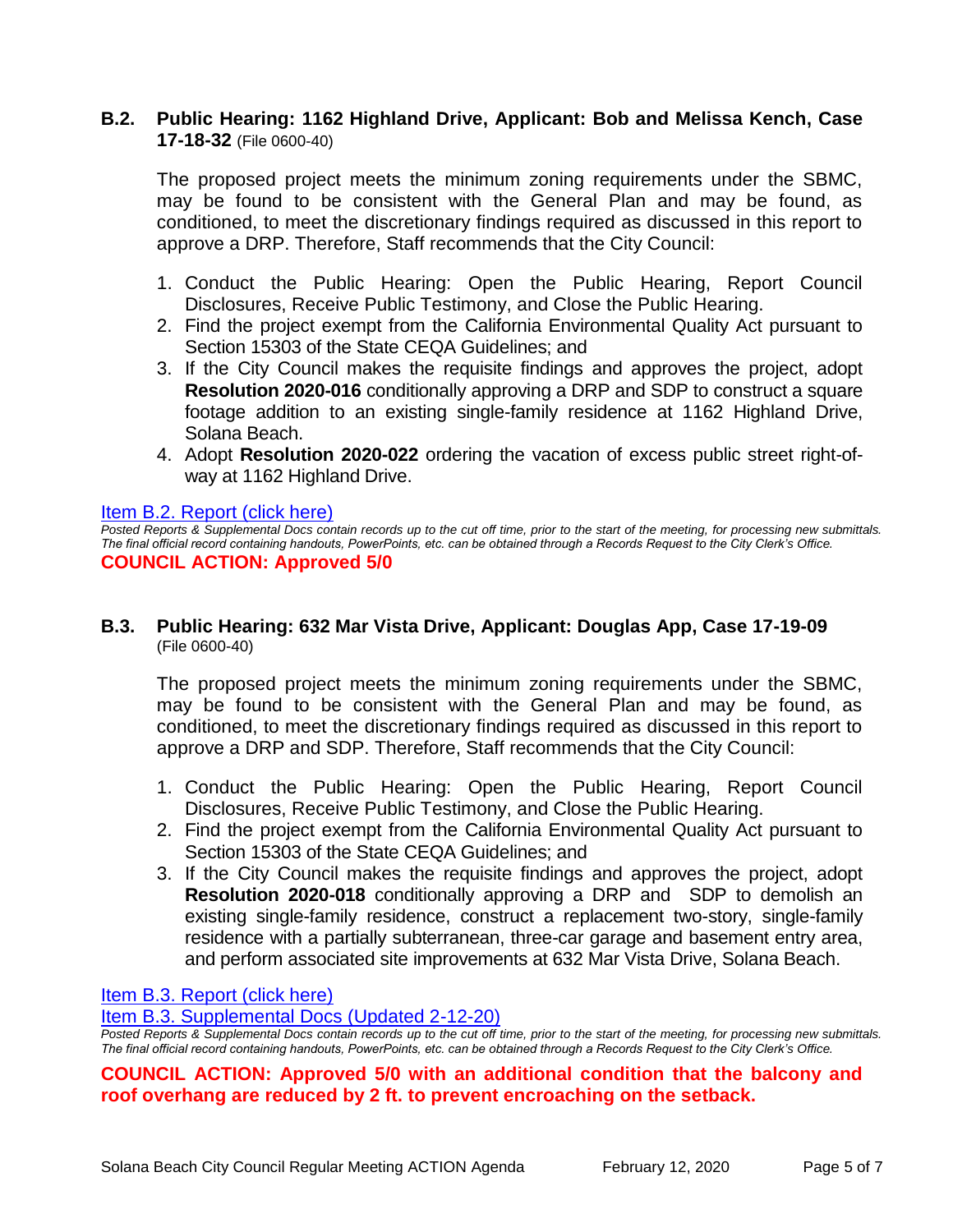# **C. STAFF REPORTS**: (C.2. – C.3.)

*Submit speaker slips to the City Clerk.*

## **C.2. Solana Energy Alliance (SEA) Quarterly Operational Update.** (File 1010-45)

Recommendation: That the City Council

- 1. Receive the SEA Quarterly Report.
- 2. Provide direction regarding potential restructure of SEA to align with CEA goals and/or Financial Model results.
- 3. Direct Staff to schedule a public hearing to consider an update to the rate schedule reflecting direction given.

#### [Item C.2. Report \(click here\)](https://solanabeach.govoffice3.com/vertical/Sites/%7B840804C2-F869-4904-9AE3-720581350CE7%7D/uploads/Item_C.2._Report_(click_here)_02-12-20_-_O.pdf)

*Posted Reports & Supplemental Docs contain records up to the cut off time, prior to the start of the meeting, for processing new submittals. The final official record containing handouts, PowerPoints, etc. can be obtained through a Records Request to the City Clerk's Office.* **Discussion** 

## **C.3. SANDAG 2019 Accomplishments Report – Informational Item.** (File 0150-55)

*[No Staff Report.](https://solanabeach.govoffice3.com/vertical/Sites/%7B840804C2-F869-4904-9AE3-720581350CE7%7D/uploads/Item_C.3._-_Note_(click_here)_02-12-20_-_O.pdf)* **Presentation** 

## **WORK PLAN COMMENTS:**

*Adopted June 12, 2019*

#### **COMPENSATION & REIMBURSEMENT DISCLOSURE:**

GC: Article 2.3. Compensation: 53232.3. (a) Reimbursable expenses shall include, but not be limited to, meals, lodging, and travel. 53232.3 (d) Members of a legislative body shall provide brief reports on meetings attended at the expense of the local agency "*City*" at the next regular meeting of the legislative body.

# **COUNCIL COMMITTEE REPORTS:** [Council Committees](https://www.ci.solana-beach.ca.us/index.asp?SEC=584E1192-3850-46EA-B977-088AC3E81E0D&Type=B_BASIC)

#### **REGIONAL COMMITTEES: (outside agencies, appointed by this Council)**

- a. City Selection Committee (meets twice a year) Primary-Edson, Alternate-Zito
- b. County Service Area 17: Primary- Harless, Alternate-Edson
- c. Escondido Creek Watershed Authority: Becker /Staff (no alternate).
- d. League of Ca. Cities' San Diego County Executive Committee: Primary-Becker, Alternate-Harless and any subcommittees.
- e. League of Ca. Cities' Local Legislative Committee: Primary-Harless, Alternate-Becker
- f. League of Ca. Cities' Coastal Cities Issues Group (CCIG): Primary-Becker, Alternate-Harless
- g. North County Dispatch JPA: Primary-Harless, Alternate-Becker
- h. North County Transit District: Primary-Edson, Alternate-Becker
- i. Regional Solid Waste Association (RSWA): Primary-Hegenauer, Alternate-Becker
- j. SANDAG: Primary-Zito, 1<sup>st</sup> Alternate-Edson, 2<sup>nd</sup> Alternate-Becker, and any subcommittees.
- k. SANDAG Shoreline Preservation Committee: Primary-Hegenauer, Alternate-Zito
- l. San Dieguito River Valley JPA: Primary-Hegenauer, Alternate-Zito
- m. San Elijo JPA: Primary-Zito, Primary-Becker, Alternate-City Manager
- n. 22<sup>nd</sup> Agricultural District Association Community Relations Committee: Primary-Edson, Primary-**Harless**